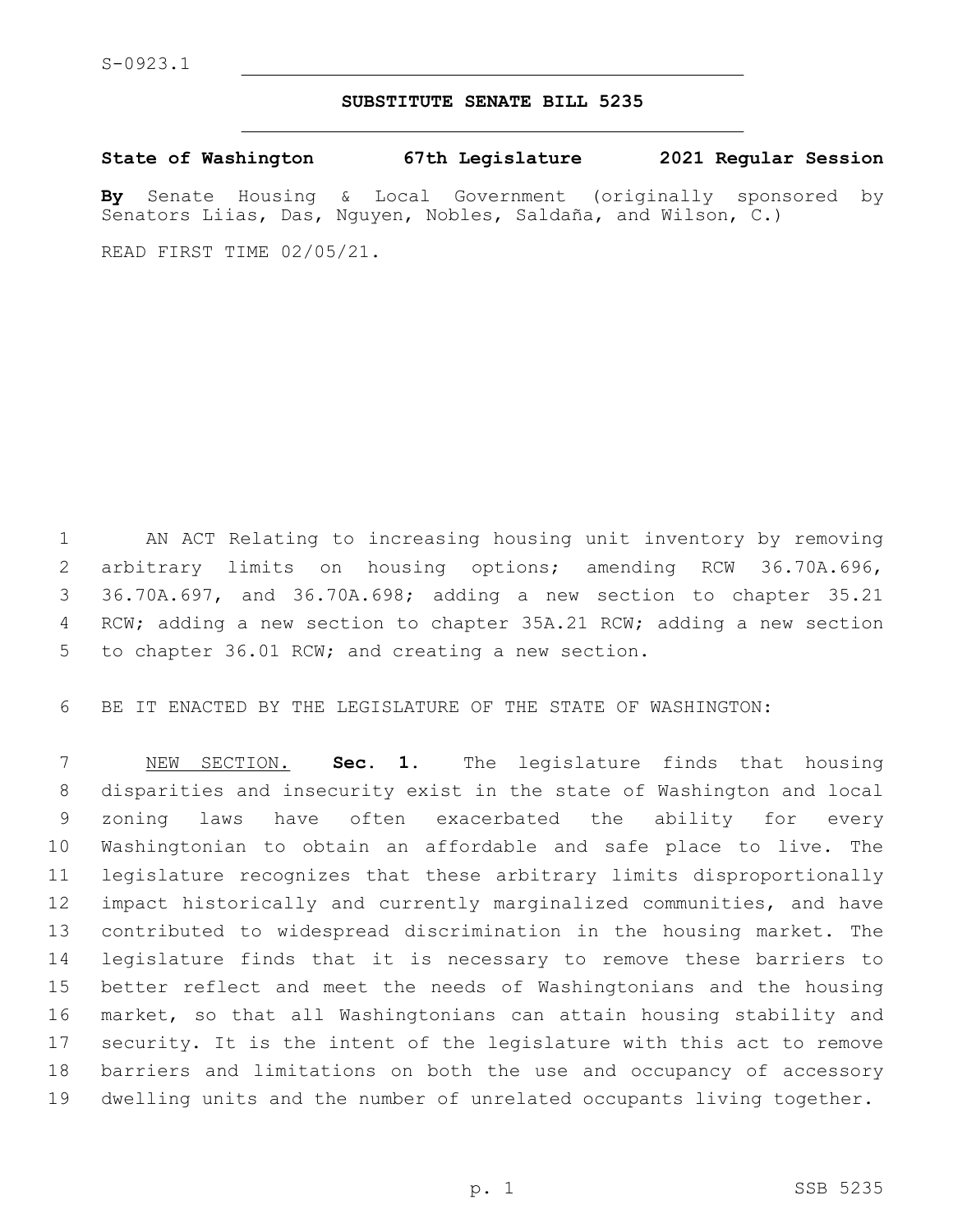**Sec. 2.** RCW 36.70A.696 and 2020 c 217 s 2 are each amended to 2 read as follows:

 The definitions in this section apply throughout RCW 36.70A.697 and 36.70A.698 unless the context clearly requires otherwise.

 (1) "Accessory dwelling unit" means a dwelling unit located on the same lot as a single-family housing unit, duplex, triplex, 7 townhome, or other housing unit.

 (2) "Attached accessory dwelling unit" means an accessory dwelling unit located within or attached to a single-family housing unit, duplex, triplex, townhome, or other housing unit.

 (3) "City" means any city, code city, and town located in a 12 county planning under RCW 36.70A.040.

(4) "County" means any county planning under RCW 36.70A.040.

 (5) "Detached accessory dwelling unit" means an accessory dwelling unit that consists partly or entirely of a building that is separate and detached from a single-family housing unit, duplex, 17 triplex, townhome, or other housing unit.

 $((+5+))$  (6) "Dwelling unit" means a residential living unit that provides complete independent living facilities for one or more persons and that includes permanent provisions for living, sleeping, 21 eating, cooking, and sanitation.

 $(46)$ ) (7) "Major transit stop" means:

 (a) A stop on a high capacity transportation system funded or expanded under the provisions of chapter 81.104 RCW;

25 (b) Commuter rail stops;

 (c) Stops on rail or fixed guideway systems, including 27 transitways;

 (d) Stops on bus rapid transit routes or routes that run on high 29 occupancy vehicle lanes; or

 (e) Stops for a bus or other transit mode providing fixed route service at intervals of at least fifteen minutes during the peak 32 hours of operation.

 (8) "Nonprofit entity" means any entity that is exempt from income tax under section 501(c) of the federal internal revenue code.

 **Sec. 3.** RCW 36.70A.697 and 2020 c 217 s 3 are each amended to 36 read as follows:

 (1)(a) Cities must adopt or amend by ordinance, and incorporate into their development regulations, zoning regulations, and other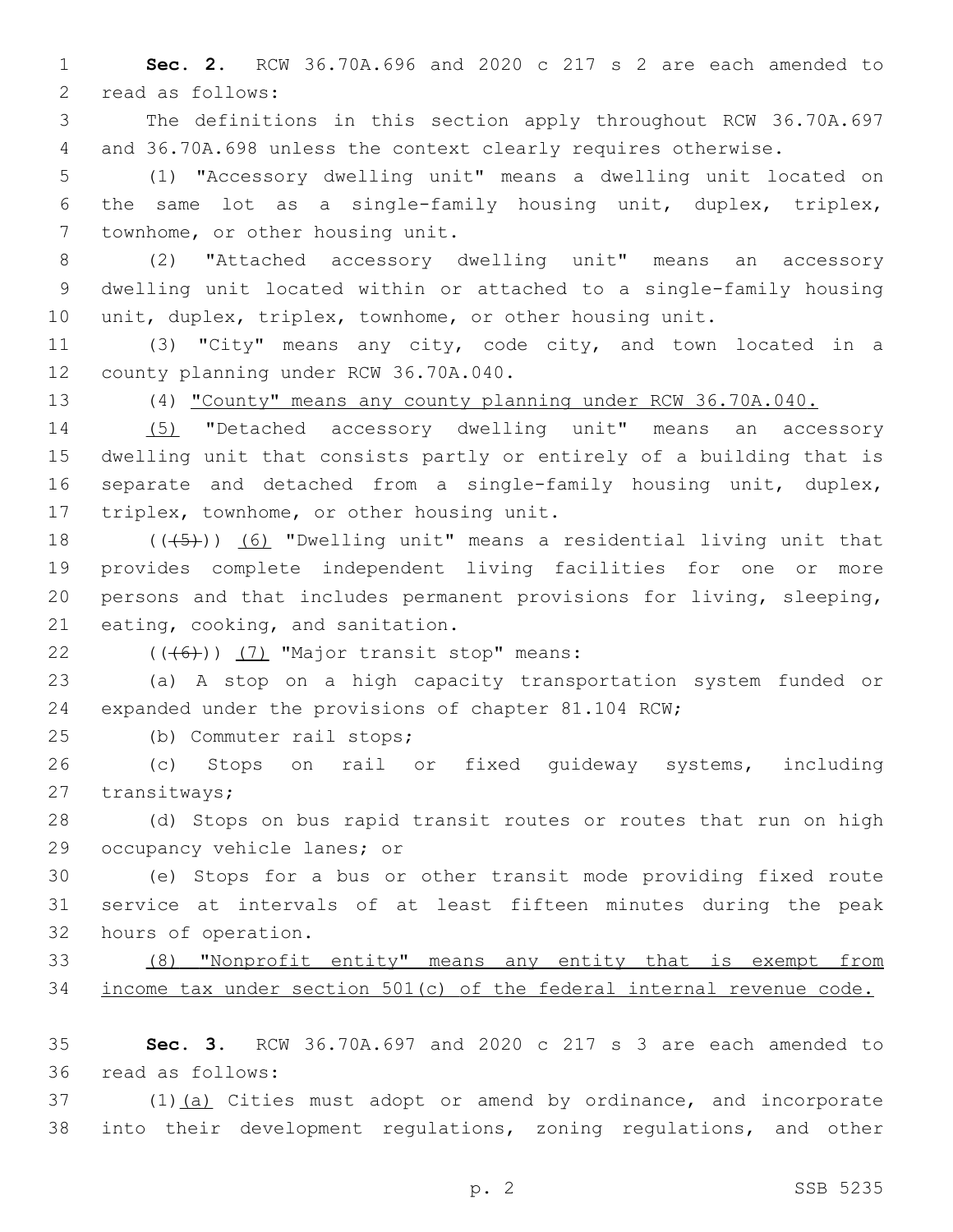1 official controls the requirements of RCW 36.70A.698(1) to take 2 effect by July 1, 2021. 3 (b) Cities and counties must adopt or amend by ordinance, and 4 incorporate into their development regulations, zoning regulations, 5 and other official controls the requirements of RCW 36.70A.698(2) to 6 take effect by July 1, 2022. 7 (2)(a) Beginning July 1, 2021, the requirements of RCW 8 36.70A.698(1): 9 (((a)) (i) Apply and take effect in any city that has not 10 adopted or amended ordinances, regulations, or other official 11 controls as required under this section; and 12 (((b)) (ii) Supersede, preempt, and invalidate any local 13 development regulations that conflict with RCW 36.70A.698(1). 14 (b) Beginning July 1, 2022, the requirements of RCW 15 36.70A.698(2): 16 (i) Apply and take effect in any city or county that has not 17 adopted or amended ordinances, regulations, or other official 18 controls as required under this section; and 19 (ii) Supersede, preempt, and invalidate any local development 20 regulations that conflict with RCW 36.70A.698(2).

21 **Sec. 4.** RCW 36.70A.698 and 2020 c 217 s 4 are each amended to 22 read as follows:

23 (1)(a) Except as provided in ((subsection[s] (2) and (3) of this 24 section)) (b) and (c) of this subsection, through ordinances, development regulations, zoning regulations, and other official controls as required under RCW 36.70A.697 (1)(a), cities may not require the provision of off-street parking for accessory dwelling units within one-quarter mile of a major transit stop.

 $((+2+))$  (b) A city may require the provision of off-street parking for an accessory dwelling unit located within one-quarter mile of a major transit stop if the city has determined that the accessory dwelling unit is in an area with a lack of access to street parking capacity, physical space impediments, or other reasons supported by evidence that would make on-street parking infeasible 35 for the accessory dwelling unit.

36  $((+3+))$  (c) A city that has adopted or substantively amended 37 accessory dwelling unit regulations within the four years previous to 38 June 11, 2020, is not subject to the requirements of this section.